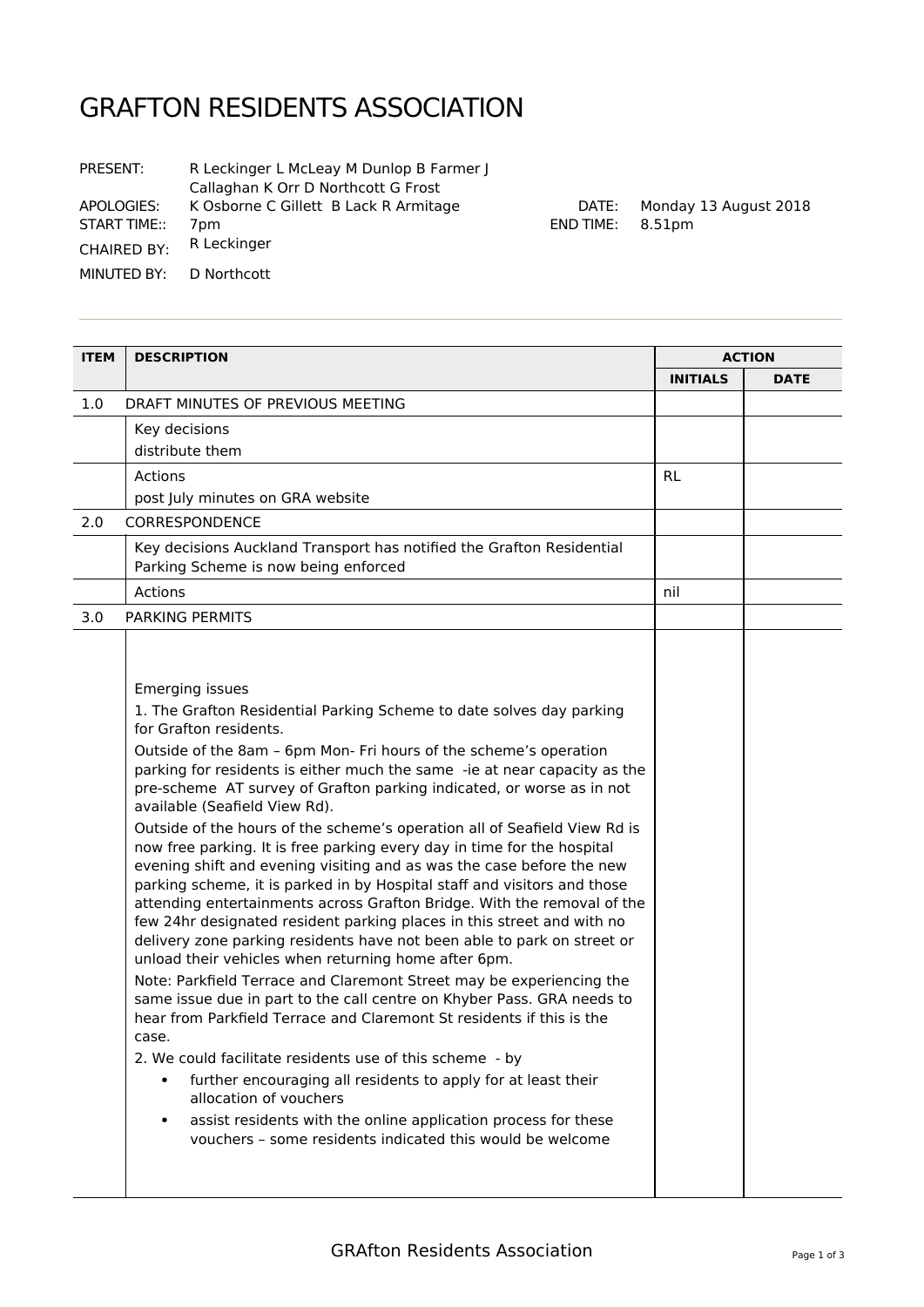| <b>ITEM</b> | <b>DESCRIPTION</b>                                                                                                                                                         |           | <b>ACTION</b> |  |
|-------------|----------------------------------------------------------------------------------------------------------------------------------------------------------------------------|-----------|---------------|--|
|             |                                                                                                                                                                            |           | <b>DATE</b>   |  |
|             | Actions                                                                                                                                                                    |           |               |  |
|             | 1. Check we are correct about location of delivery parking in Seafield                                                                                                     |           |               |  |
|             | View Road                                                                                                                                                                  |           |               |  |
|             | 2. Report to WLB and AT - how? Who?                                                                                                                                        |           |               |  |
|             | 3. assist residents with the online application process for these vouchers<br>who? How? When?                                                                              |           |               |  |
|             | 4. Invite AT to a GRA meeting                                                                                                                                              | <b>RL</b> |               |  |
| 4.0         | PARK WEST UPDATE (AUCKLAND UNIVERSITY BUILD ON PARK RD)                                                                                                                    |           |               |  |
|             | Key decisions                                                                                                                                                              |           |               |  |
|             | Update received from Pete Maher - available on GRA website<br>https://grafton.org.nz/2018/08/13/park-west-building-update-august-18/                                       |           |               |  |
|             | Actions                                                                                                                                                                    | Nil       |               |  |
|             | 4.1 WAITEMATA AND GULF WARD BOUNDARIES                                                                                                                                     |           |               |  |
|             | 3 proposals shown on maps                                                                                                                                                  |           |               |  |
|             | This meeting officially notes that Map 1b divides historic Grafton                                                                                                         |           |               |  |
|             | between two different Wards.                                                                                                                                               |           |               |  |
|             | 4.2                                                                                                                                                                        |           |               |  |
|             | <b>VISION GRAFTON PROJECT</b>                                                                                                                                              |           |               |  |
|             | Planning for the 2 <sup>nd</sup> year of this project was led by C Gillett 04 August                                                                                       |           |               |  |
|             | 2018                                                                                                                                                                       |           |               |  |
|             | Key action - put the survey online                                                                                                                                         |           |               |  |
|             | First consultation event will be the Grafton Spring Lunch 2018 at HUM<br>(permission pending) on 07 or 13 October 2018.                                                    |           |               |  |
|             | 4.3 GARDENS, HERITAGE                                                                                                                                                      |           |               |  |
|             | Community Garden has obtained the timber needed for<br>repair/replacement of existing garden boxes.<br>Kay Orr got the timber courtesy of the Grafton Hall build, it was a |           |               |  |
|             |                                                                                                                                                                            |           |               |  |
|             | boundary fence.                                                                                                                                                            |           |               |  |
|             | Action                                                                                                                                                                     |           |               |  |
|             | ask Community Gardeners what help is needed and report back<br>1.<br>to GRA                                                                                                | K Orr     | Sept GRA      |  |
|             | 2. ASK AC for community Garden support                                                                                                                                     | R L       |               |  |
|             | <b>HERITAGE</b>                                                                                                                                                            |           |               |  |
|             | 1. Grafton Walk is again offered by the Parnell Trust as part of                                                                                                           |           |               |  |
|             | Auckland Heritage week http://www.heritagefestival.co.nz/ Sun<br>07 Oct and Sat 13 Oct                                                                                     |           |               |  |
|             | 2. GRA plans to repeat the Grafton Spring Lunch after one of these<br>walks - subject to HUM availability.                                                                 |           |               |  |
|             | Action - check with HUM<br>3.                                                                                                                                              | <b>RL</b> |               |  |
|             |                                                                                                                                                                            |           |               |  |
| 5.0         | <b>FINANCIALS</b>                                                                                                                                                          |           |               |  |
|             | Key decisions                                                                                                                                                              |           |               |  |
|             | One payment made to J Boileau for Vision Grafton work                                                                                                                      |           |               |  |